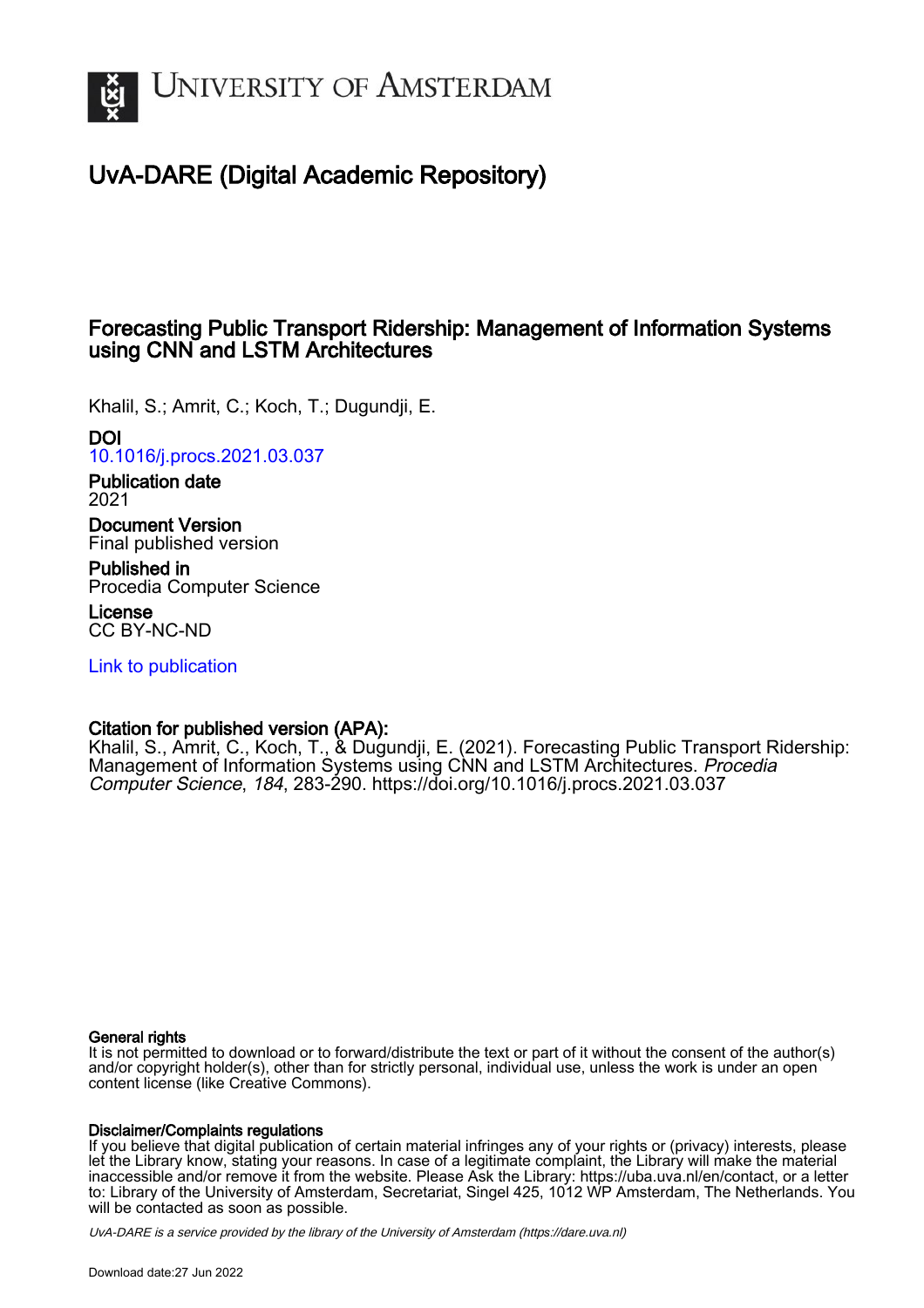



Available online at www.sciencedirect.com



Procedia Computer Science 184 (2021) 283-290

Procedia Computer Science www.elsevier.com/locate/procediate/proceding/

The 12th International Conference on Ambient Systems, Networks and Technologies (ANT) www.elsevier.com/locate/procedia

# The 12th International Conference on Ambient Systems, Networks and Technologies (ANT) March 23 - 26, 2021, Warsaw, Poland The 12th International Conference on Ambient Systems, Networks and Technologies (ANT)

# $\beta$  Public Transport Ridership: Management of  $\beta$ Systems using Civivand Lo Tivi Arennectures Forecasting Public Transport Ridership: Management of Information Forecasting Public Transport Ridership: Management of Information Systems using CNN and LSTM Architectures Systems using CNN and LSTM Architectures

Sergey Khalil<sup>a,b,\*</sup>, Chintan Amrit<sup>b</sup>, Thomas Koch<sup>a,c</sup>, Elenna Dugundji<sup>a,c</sup>

*bUniversiteit van Amsterdam, Amsterdam Business School, Plantage Muidergracht 12, 1018 TV Amsterdam, Netherlands cVrije Universiteit Amsterdam, Faculty of Science, De Boelelaan 1111, 1081 HV Amsterdam, Netherlands aCWI - National Research Institute for Mathematics and Computer Science, Amsterdam Science Park 123, 1098 XG Amsterdam, Netherlands* a CWI - National Research Institute for Mathematics and Computer Science, Amsterdam Science Park 123, 1098 XG Amsterdam, Netherlands <sup>b</sup>Universiteit van Amsterdam, Amsterdam Business School, Plantage Muidergracht 12, 1018 TV Amsterdam, Netherlands *cVrije Universiteit Amsterdam, Faculty of Science, De Boelelaan 1111, 1081 HV Amsterdam, Netherlands*

#### Abstract  $\Lambda$ bstract $\eta$ Abstract Abstract

me and the state of the state of the state of the state of the state of the state of the state of the state of public transport ridership. The relative performance of a subset of machine learning techniques is examined, focusing on Convopanel data. This is achieved by representing the data as spatio-temporal image-matrix, and applied to a case study on forecasting public transport ridership. The relative performance of a subset of machine learning techniques is examined, focusing on Convodinary Least Stuares regions regional ridership data has been provided in the framework. Furthermore sequential Civitation, Parallel CNN-LSTM, Augmented Sequential CNN-LSTM are explored. All models are benchmarked against a Fixed Effects Ordinary Least Squares regression. Historical ridership data has been provided in the framework of a project focusing on the impact demand the opening of a new metro fine had on nuership. Results show that the forecasts produced by the sequential CNN-LSTM. that the opening of a flew metro the had on intersing. Results show that the forecasts produced by the sequential CNN-LSTM<br>model performed best and suggest that the proposed framework could be utilised in applications requ variables into the model, potentially making the model more explainable and robust in real-life settings. This research paper provides a framework for the efficient representation and analysis of both spatial and temporal dimensions of lutional Neural Networks (CNN) and Long Short-Term Memory (LSTM) neural networks. Furthermore Sequential CNN-LSTM, demand for public transport. The described augmentation process of Sequential CNN-LSTM could be used to introduce exogenous that the opening of a new metro line had on ridership. Results show that the forecasts produced by the Sequential CNN-LSTM

© 2021 The Authors. Published by Elsevier B.V.

Section 2021 The Additions. The mass article under the CC BY-NC-ND license ([http://creativecommons.org/licenses/by-nc-nd/4.0/\)](http://creativecommons.org/licenses/by-nc-nd/4.0/) Peer-review under responsibility of the Conference Program Chairs. Peer-review under responsibility of the Conference Program Chairs. Peer-review under responsibility of the Conference Program Chairs. *Keywords:* Ridership Forecasting; Public Transportation; Machine Learning; CNN; LSTM; Neural Nets This is an open access article under the CC BY-NC-ND license (http://creativecommons.org/ncenses/by-nc-nd/4.0/)

*Keywords:* Ridership Forecasting; Public Transportation; Machine Learning; CNN; LSTM; Neural Nets *Keywords:* Ridership Forecasting; Public Transportation; Machine Learning; CNN; LSTM; Neural Nets

## 1. Introduction

# 1.1. Problem statement and background

In the context of public transport, forecasting ridership is essential for business operations. Knowing the demand for travel allows public transport companies to make the transportation system more efficient, and helps to proactively improve the level of service for their customers and eliminate unnecessary costs  $[13, 1]$ . Having an effective model of how demand for public transport changes over time is important for future planning, introducing new routes, more or now definant for public transport changes over three is important for future planning, introducing new foutes, more<br>efficient schedules, and optimising transportation operations (e.g. frequency of buses on a certain lin  $\epsilon$  for the demand for public transportation operations  $(\epsilon, g)$ , fiequency of buses on a certain fine  $[\beta, \beta]$ .

 $1877-0509$   $\odot$  2021 The Authors. Published by Elsevier B.V.

10.1016/j.procs.2021.03.037

<sup>∗</sup> Corresponding author. Email: srg.khalil@gmail.com

<sup>1877-0509 © 2021</sup> The Authors. Published by Elsevier B.V.<br>This is an open access article under the CC BY-NC-ND license (http://creativecommons.org/licenses/by-nc-nd/4.0/) Peer-review under responsibility of the Conference Program Chairs. I ms is an open access article under the CC BY-NC-ND ficens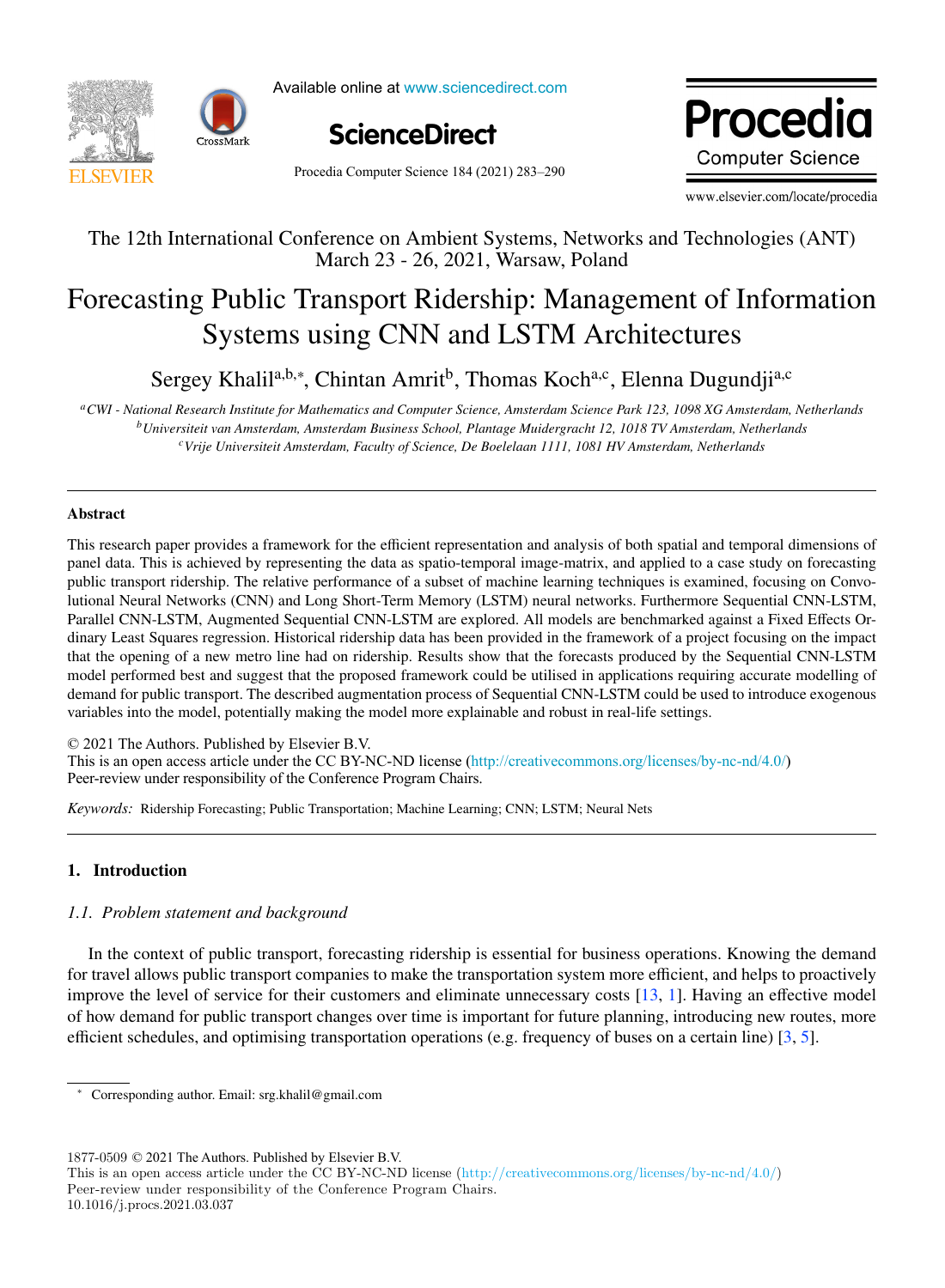This research aims to improve demand modeling for public transport based on historical ridership data. The main objective of the research is to showcase different combinations of machine learning models in order to effectively account for both spatial and temporal relationships in historical ridership data. These models are trained and then tested on how accurate the forecasts are.

The proposed methodology is a combination of two prominent neural network techniques: Convolutional Neural Networks (CNN) are used in image processing (recognition and classification), and Long Short Term Memory (LSTM) models are great at identifying temporal patterns in data. More specifically, this research provides a performance comparison of 5 different neural network architectures: CNN only, LSTM only, Sequential CNN-LSTM, Parallel CNN-LSTM as well as Augmented Sequential CNN-LSTM architectures. Additionally, a classical statistical baseline approach is showcased in the form of a Fixed Effects Ordinary Least Squares (OLS) model for panel data.

It is not immediately apparent that there would be a substantial difference in performance depending on the way that the models are fit together. Yet, this research will demonstrate that there indeed is significant difference and will provide possible explanations of why this may be the case.

#### *1.2. Scope of the research and research question*

The research is conducted on a large spatio-temporal data set counting quarterly ridership across all public transportation operators in the greater Amsterdam region. The scope of the research is limited to a relatively small subset of available Origin-Destination (OD) pairs in the original data set. The main reason for it is the way that the data had been aggregated by the Vervoerregio  $\frac{1}{2}$  due to privacy concerns. Only the OD pairs that have relatively large ridership values (more than 300 rides per day of the week in each quarter in the whole period) have been considered.

Furthermore, this research has been conducted within the framework of the *Impact Study North-South Line*, which means that one of the goals has been to specifically look into how ridership had been affected by the inauguration of the North-South metro Line (NSL) in Amsterdam. The implication of this is that research focuses on routes to and from the North of the IJ.

Also, this research will not focus on exploring *all* possible architectural choices for the CNN, LSTM and combined CNN-LSTM models. Instead, a baseline architecture for all is chosen so that the relative performance of the models in question is highlighted. It is important to mention that this research does not assume these architectures to be the best machine learning algorithms, but rather such selection of algorithms and combined architectures is based on the review of relevant literature, builds and improves on previous research applying CNN, LSTM and combined architectures to forecasting ridership.

The proposed methodology mainly focuses on efficient input processing, however the described models could easily be adapted to a different forecasting goal, such as: predicting categorical ranges, binary flags, identifying specific cases in data. This would be just a matter of assigning proper labels to a given sample set.

The main research question is to determine whether a CNN could be combined with a LSTM model to effectively extract both spatial as well as temporal relationships from the available ridership data, and if that is the case, showcase which architecture captures these relationships best.

#### 2. Review of relevant literature

#### *2.1. Convolutional Neural Networks (CNN)*

CNN have shown outstanding results in such tasks as image recognition, image classification, and computer vision [6, 12]. One of the advantages of CNN architecture is that convolution layers are sparsely connected to the input, instead of fully connected as in the case of simple neural networks. This allows the possibility for individual filters to extract specific features more efficiently.

Another significant feature of CNN is the introduction of pooling layers, which in the case of Max-Pooling selects the most prominent features in a given sample. These two characteristics (sparse connection to input and pooling

<sup>1</sup> Transportation authority of the greater Amsterdam region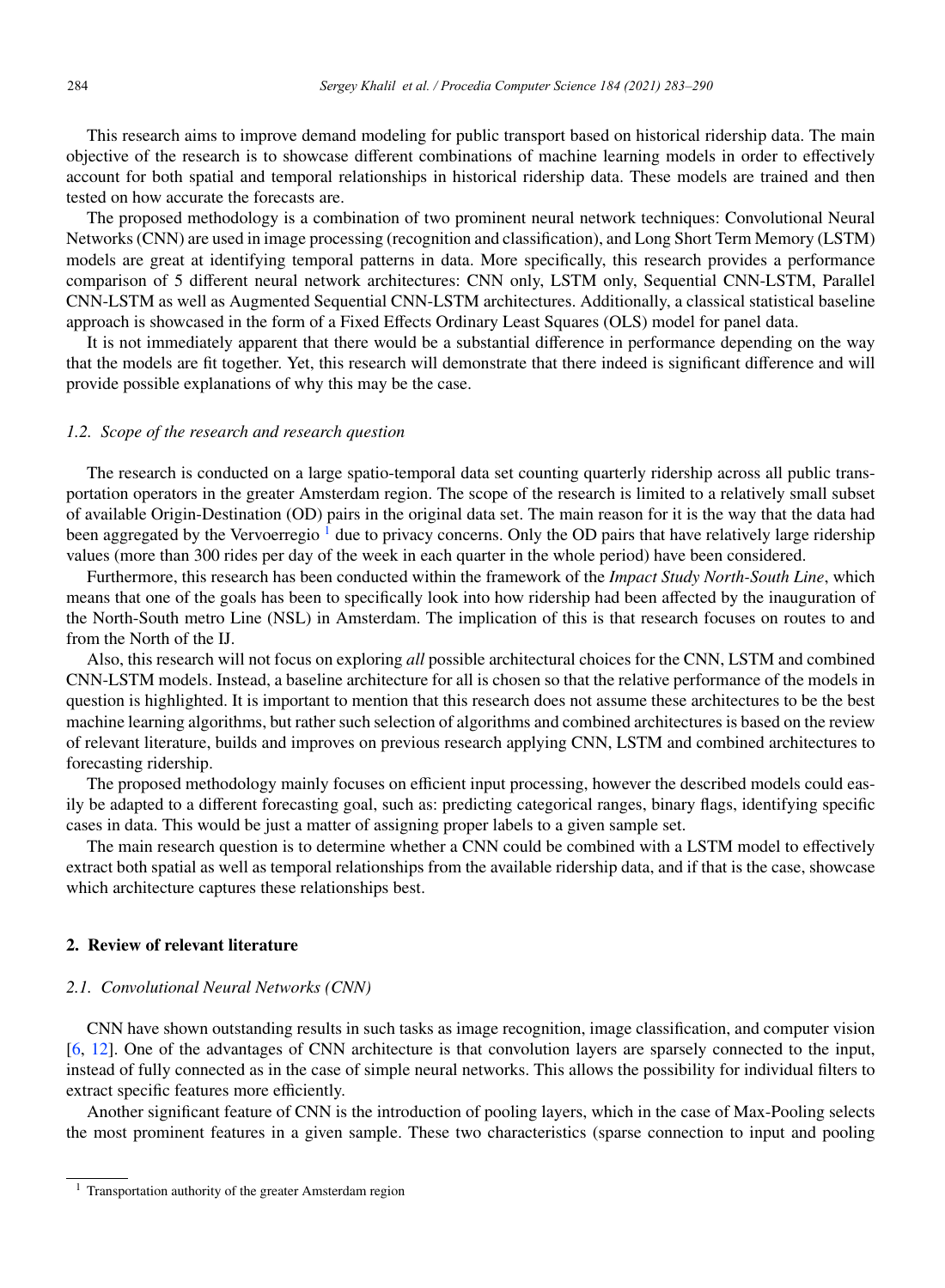layers) drastically reduce the number of modelled parameters and thus allows CNN to be employed on classification problems on a large scale [4]. At the same time research in the field of face recognition shows that these characteristics allow CNN to efficiently incorporate spatial relationships in the input data [7].

The CNN model can be described as an automatic feature extractor for different kinds of input data [8]. This flexibility of CNN to extract features from different sources is also shown in the field of music information retrieval by Li et al. [9], where CNNs are employed for capturing variations in musical patterns for music genre classification. In fact, authors suggest that there was almost no modification needed to adapt the CNN to this particular task.

In order to apply CNN for feature extraction for forecasting ridership, the model required some adjustment. Namely, the model inputs would be slightly different since values in the "image" will be representing ridership values at a particular time on a particular route, instead of the level of color intensity for a given pixel of an image. Ridership values needed to be scaled to an interval from 0 to 1 to prevent difficulties in model training.

In the context of forecasting ridership, CNN outputs also need to be conceptualised differently - CNN will be predicting ridership instead of an image class (as is usually the case with image classification). The loss function also had to be adjusted in accordance with the goal of predicting continuous ridership values.

#### *2.2. Long Short-Term Memory (LSTM) and combined Neural Networks*

Long Short-Term Memory networks have been used in a variety of contexts and use cases. One of which is music, more specifically music computation as a dynamic information system described by Franklin [2]. LSTM neural networks are well suited for the task of learning patterns in music and reproduction of songs is that the state of a given song is conceptualised as a complex system that depends on past states. This strength of LSTM neural networks potentially would be useful in the task of modelling demand for public transport as a complex system with current states dependent on past states.

The idea of combining CNN for extracting spatial features with LSTM for taking temporal relationships into account has seen a number of successful attempts at fusing those two methods together in one model for predicting ridership [15, 11]. Inclusion of Parallel CNN-LSTM as well as Augmented CNN-LSTM models in the analysis was inspired by Ma et al. [11]. Their research assesses the performance of different prediction methods, including contrasting Sequential and Parallel combinations of the CNN-BiLSTM model. Ma et al. [11] found that a Parallel version of the model performs better than the Sequential counterpart.

Ma et al. [11] use a slightly modified version of LSTM called BiLSTM which stands for Bidirectional Long Short-Term Memory networks - a model that is based on standard LSTM, but it implies passing the input sequence both forward and in reverse. On the conceptual level, this allows the LSTM to be 'aware' of the whole length of the input sequence, instead of just current and past members at any given time. This approach should potentially lead to better results in pattern recognition and network's awareness of the context.

There is also a significant difference in authors' approach towards the CNN portion of the model, specifically in the way that they generate image input for the CNN and the depth of the CNN module of the model. First, Ma et al. [11] attempt to preserve more valid spatial relationship by mapping ridership values onto a matrix and making sure that spatial relationships are preserved on that matrix (relative geographic distance translates into a certain number of empty slots in the resulting image matrix). That way there does not appear to be any information about temporal variation to be available to the CNN module. Lastly, the number of filters that are used in the CNN layers appear very low (16 and 8, or 32 and 16 for another variation).

#### 3. Data

Data access is provided by the Centrum Wiskunde & Informatica (CWI) as part of a research project focusing on building a demand forecasting model for public transport using Machine Learning techniques. The data set contains ridership data aggregated from multiple public transport modes (i.e. metro, bus, train, tram) over the period between 2017-09-18 and 2019-07-21. Ridership for approximately 60,000 5-digit Origin-Destination pairs is present in the original data set.

CWI and other research institutes participating in the project do not have access to the raw data underlying the data set; due to strict privacy rules, data needed to be aggregated to the point where it does not contain data that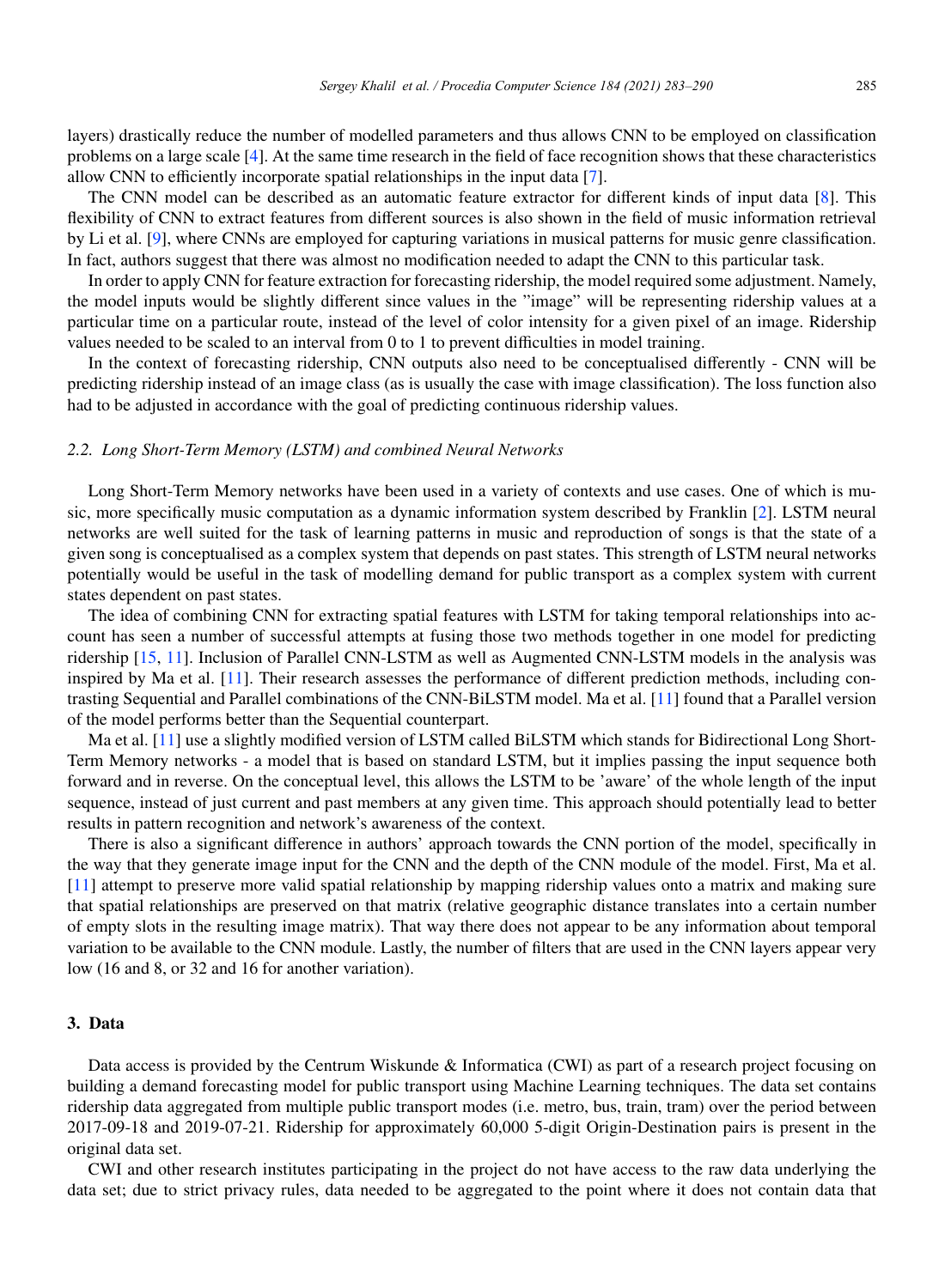could be used to identify individuals. Furthermore in the original study design, spatial resolution was prioritized over temporal resolution; the data set thus contains information about a large number of Origin-Destination (OD) pairs but has limited granularity on the temporal dimension. OD-pairs are constructed based on 5-digit postcodes of origin and destination of the underlying raw data for individual trips.

For each OD-pair, data is aggregated temporally, which in this case implies that per given quarter there are aggregates for months (e.g. ridership in Jan, Feb etc.), day of the week (e.g. aggregated ridership on Mondays, Tuesdays etc. in Q4-2017), hour of the day (e.g. aggregated ridership for 1-2pm time interval on a workday in Q1-2018). One of the caveats of strict privacy rules is that values for ridership that are lower than 300 are assigned into bins ('1-50', '51-100', '101-200', '201-300'). All the values above 300 are rounded to the nearest 20 (e.g. 1605 will be rounded to 1600, 1631 will be rounded to 1640).

Figure 1 shows a visualisation of the values. Rows represent OD-pairs (5-digit origin postcode: 5-digit destination postcode), and columns represent daily ridership values for a given OD-pair.



Fig. 1. (a) Raw input matrix; (b) Scaled input matrix.

As can be seen in the raw input matrix in Figure 1 (a), there are significant differences between ridership across OD pairs, with a few having an order of magnitude higher numbers than the rest. To address this, MinMax scaling was used, as implemented in Pedregosa et al. [14]. Each OD-pair (rows) has been scaled independently to ensure that specific demand patterns for a particular route remain intact. The scaled input matrix is depicted in Figure 1 (b).

There are a few reasons for using Min-Max scaling on an interval of  $(0, 1)$  as opposed to standardisation. First is that ML algorithms rely on input being positive and preferably normalised, which speeds up convergence and thus reducing training time. Second reason is that scaling is less sensitive to outliers in the data, since it does not rely on the mean for a given OD pair.

### 4. Methodology

#### *4.1. Description of "image input" for CNN*

CNN models are tailored to work with image input data. Normally, images are represented as a matrix of data corresponding to the intensity of color in a given pixel. There is a time-series for each of the OD pairs that is available, combined in the same matrix (with OD pair labels on the Y axis and time on the X axis). Data is then mapped to an interval from 0 to 1 using Min-Max scaling technique.

Due to the nature of the convolutions that CNN performs, even spatial relationships that are not bound together should still be identified, however this might require a bigger (deeper) model and/or more time to train. It is thus better to make spatio-temporal patterns more apparent. Thus it is important to note that ordering of the OD pairs (rows of the resulting matrix) has been adjusted to better reflect the spatial relationships between clusters of trips originating from the same area or having similar destinations. The way that was achieved is through ordering first on the basis of origin, and within the same origin, based on destination. That way, trips that are within the same 4-digit postcode are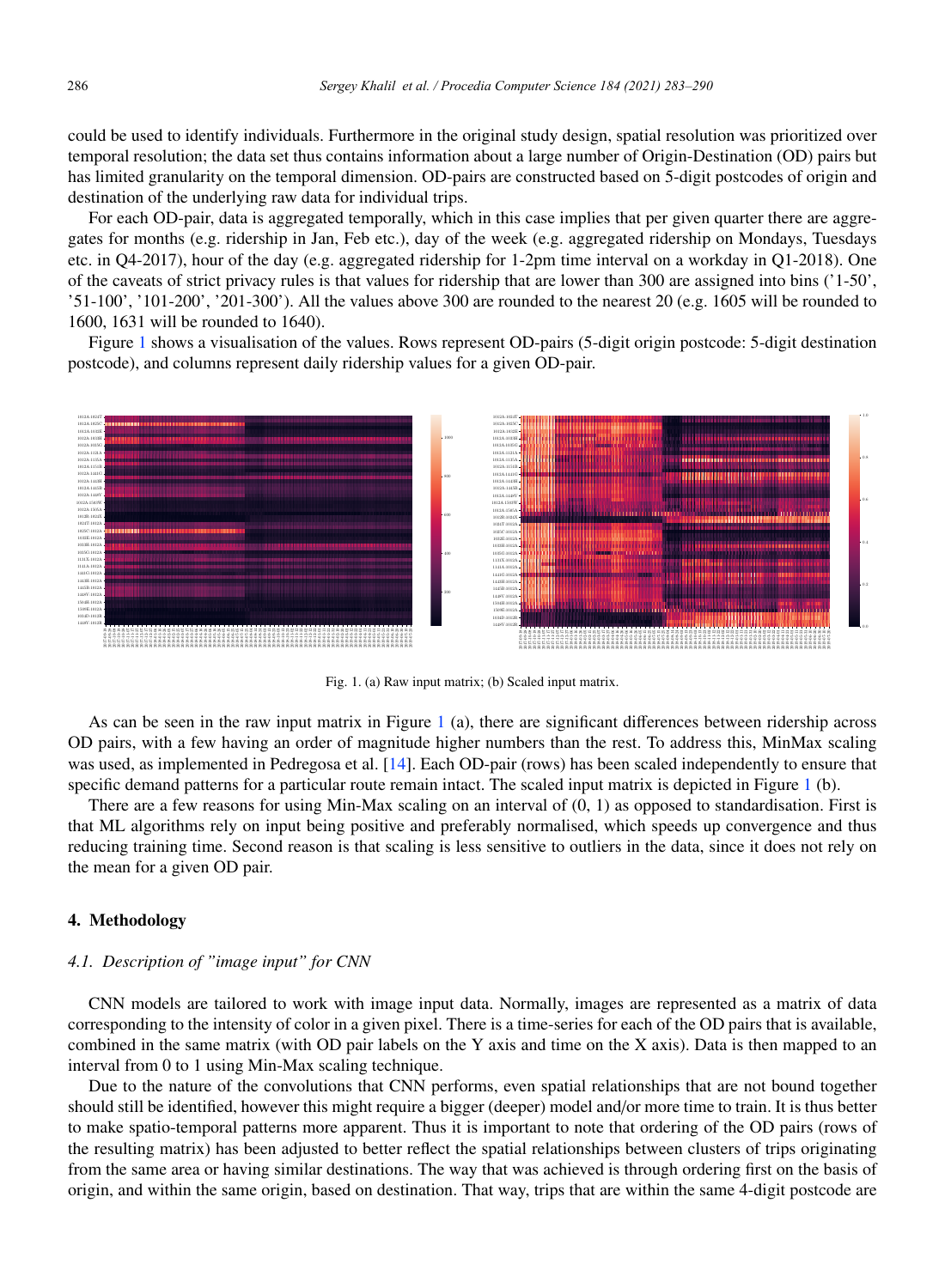clustered together as well as trips to and from the same 5-digit postcode are close together. Figure 1 (b) contains the visualisation of the resulting matrix that is ready to be split into training, validation and test sample sets.

#### *4.2. Example generation and assembling training, validation and test sets*

A sliding time-window of 7 days was used over the whole data matrix. That way a set of examples had been produced that contained 6 column vectors (inputs) in the sample and 1 column vector for the day following that period (expected output). Effectively that corresponds to using 6 days worth of data to predict the following day. This set of examples is then partitioned into training, validation and test sets with 80%, 10% and 10% of the available examples assigned to respective sets. The training set was used for training, the validation set was used in the process of tweaking the CNN model to produce better results, while the test set was used to assess performance.

#### *4.3. Neural network model architecture*

A summary of model architectures trained using the described example set is presented in Table 1. All hyperparameters have been fixed in order to assess the relative performance between different models. The 'Adam' learning algorithm had been used, with the learning rate of 0.001.

| Model                       | <b>Input Description</b> | Architectural choices                                                      |
|-----------------------------|--------------------------|----------------------------------------------------------------------------|
| <b>CNN</b>                  | 59x6x1                   | Two Convolutional layers (128, then 64 3 by 3 filters respectively)        |
|                             |                          | each followed by Max-Pool layers (2 by 2, with a stride of 2).             |
|                             |                          | "Same" convolutions.                                                       |
| <b>LSTM</b>                 | 1x354                    | Each example is directly connected to the the LSTM layer which             |
|                             |                          | contains 354 LSTM neurons, that produce a sequence of 354                  |
|                             |                          | activation values which are Fully Connected to an output layer with        |
|                             |                          | 59 ordinary neurons with ReLu activation function.                         |
| Sequential CNN-LSTM         | 59x6x1                   | CNN part of that model is exactly the same as in Pure CNN model,           |
|                             |                          | however the output of the Max-Pooling layer is flattened into 896          |
|                             |                          | features (14 $*$ 1 $*$ 64), reshaped into (1, 896) to be a valid input for |
|                             |                          | 896 LSTM neurons as a sequence. Output of the LSTM layer is                |
|                             |                          | consequently Fully Connected to the 59 Neuron output layer as              |
|                             |                          | previously.                                                                |
| Parallel CNN-LSTM           | 59x6x1 and 1x354         | Output of exactly the same Pure CNN and Pure LSTM models had               |
|                             |                          | been flattened and then concatenated into one vector of 1250               |
|                             |                          | features (896 and 354 from CNN and LSTM respectively) that is              |
|                             |                          | then Fully Connected to the output layer with 59 Neurons.                  |
| <b>Augmented Sequential</b> | 59x6x1 and 1x354         | Having Pure LSTM connected after CNN, then, may limit the                  |
| <b>CNN-LSTM</b>             |                          | potential of the LSTM layer of capturing time-series features in the       |
|                             |                          | sequence. Thus raw input was concatenated to the feature vector            |
|                             |                          | produced by the Pure CNN, in an attempt to provide LSTM layer              |
|                             |                          | with extra information. This augmentation process could also be            |
|                             |                          | used to input different kind of data into the model at this stage          |
|                             |                          | (e.g. exogenous variables like weather, flags for special events etc.).    |

|  | Table 1. Neural network architecture summary |  |
|--|----------------------------------------------|--|
|--|----------------------------------------------|--|

All the models discussed further were evaluated on the same metric, Mean Squared Error (MSE) as calculated in the following formula:  $MSE = \frac{1}{n} * \sum_{i=1}^{n} (y_i - \hat{f}(x_i))^2$ , where *n* is number of samples in a set,  $y_i$  is the actual normalised ridership value to be predicted,  $\hat{f}$  is the set of procedures that a given model performs on input data  $x_i$  to produce a prediction  $\hat{f}(x_i)$ . Previous studies [10, 11] have used this loss function for training their models, and it appears to match the context of predicting the continuous variable of ridership.

#### *4.4. Ordinary Least Squares regression*

A Fixed Effects Ordinary Least Squares (OLS) model for Panel Data had been used and it is introduced to serve as a baseline for assessing how well Neural Network (NN) models perform. Data from the test period (used for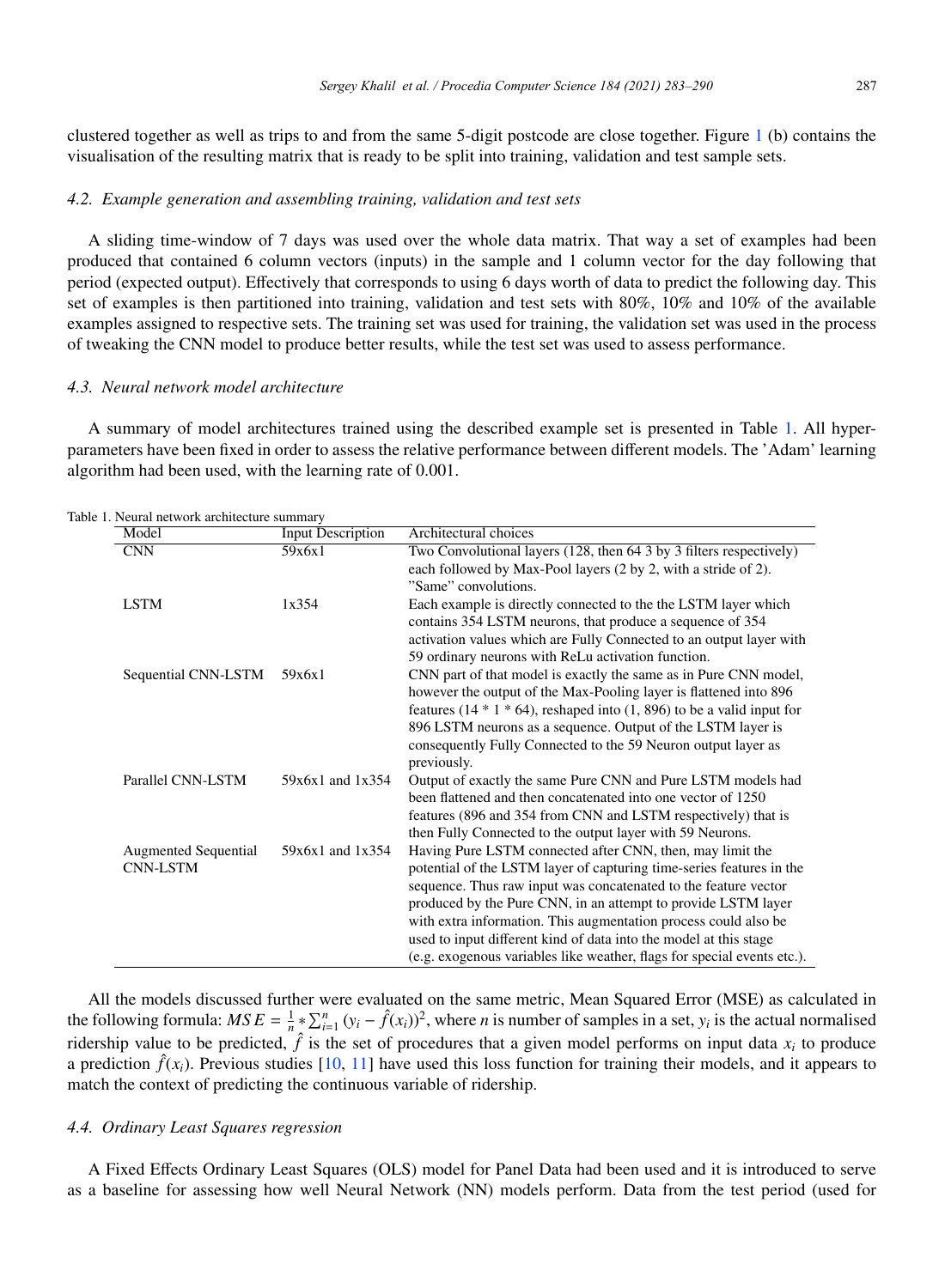training NN models) was used for estimating OLS coefficients. The same normalisation method had been employed as previously. Six lagged ridership sequences were used as input variables to predict the following period. By obtaining OLS predictions for inputs in a test period, MSE could be calculated in the same way as for NN models.

### 5. Results

### *5.1. Mean Squared Error and Accuracy*

Mean Squared Error evaluation values for all models are summarized in Table 2. It appears that Sequential CNN-LSTM converges to approximately the same loss value as Augmented Sequential CNN-LSTM over the course of 1250 epochs, and achieves the lowest *MS Etrain* on a training set. LSTM, CNN and Parallel CNN-LSTM perform worse, respectively from lower to higher  $MSE_{train}$ .

| Table 2. Evaluation values summary |  |
|------------------------------------|--|
|------------------------------------|--|

|                                        | $MSE_{train}$ | $MSE_{test}$ | $\frac{MSE_{train}}{MSE_{test}}$ | Accuracy after training |
|----------------------------------------|---------------|--------------|----------------------------------|-------------------------|
| <b>CNN</b>                             | 0.018105      | 0.010711     | 0.591604                         | 0.188                   |
| <b>LSTM</b>                            | 0.006634      | 0.006891     | 1.038736                         | 0.801                   |
| Sequential CNN-LSTM                    | 0.000294      | 0.000934     | 3.180420                         | 0.833                   |
| Parallel CNN-LSTM                      | 0.024177      | 0.015674     | 0.648315                         | 0.188                   |
| Augmented Sequential CNN-LSTM 0.000263 |               | 0.001089     | 4.148850                         | 0.892                   |
| <b>OLS</b>                             |               | 0.010186     | $\overline{\phantom{0}}$         |                         |

Sequential CNN-LSTM, Pure LSTM as well as Augmented Sequential CNN-LSTM appear to reach accuracy of above 80%. Accuracy of both Pure CNN and Parallel CNN-LSTM did not exceed 20% accuracy throughout 1250 epochs of training.

Sequential CNN-LSTM and Augmented Sequential CNN-LSTM models show at least 6-fold reduction in MSE to the second best model (Pure LSTM). On the other end, the performance of both Pure CNN and Parallel CNN-LSTM on a test set is worse than OLS model results (Table 2).

The ratio *MS E<sub>test</sub>*/*MS E<sub>train</sub>* emphasises the relative difference between training set and test set performance, which might suggest which direction is more productive to follow when improving the model. This will be explored in more detail in the Discussion section.

#### *5.2. Prediction*

Figure 2 shows a cross-sectional view of predictions for all OD pairs for a given day in the test set, and Figure 3 shows a time-series view of predictions for the whole test period for a given OD pair.

In the cross-sectional view in Figure 2 it can be seen that models with lower MSE on the test set predict ridership values that are closer to ground truth. Even though it seems like Pure CNN predictions fit the actual values well, assessing it from time-series view of predictions (Figure 3 for a given OD pair reveals that CNN, in fact, predicts values in a small proximity to the average ridership of a given OD pair. This implies that cross-sectional view for Pure CNN performance varies depending how close ridership is to the average for any OD pair. While predictions of the LSTM model seem to be accurate most of the time, for one particular OD pair the prediction is consistently null.

### 6. Discussion

It appears that Sequential CNN-LSTM is the best model in terms of performance on the test set. Its score, however, is quite close to that of the suggested Augmented CNN-LSTM model. Moreover, in terms of convergence speed, the Sequential CNN-LSTM model is the fastest in terms of passes (epochs) required to fit the training set.

This suggests that features extracted by the CNN module within the Sequential CNN-LSTM model are sufficient for forecasting ridership accurately. Given that the Pure CNN did not perform as well on its own, it is likely that the LSTM module on top of CNN had played a crucial role in model performance.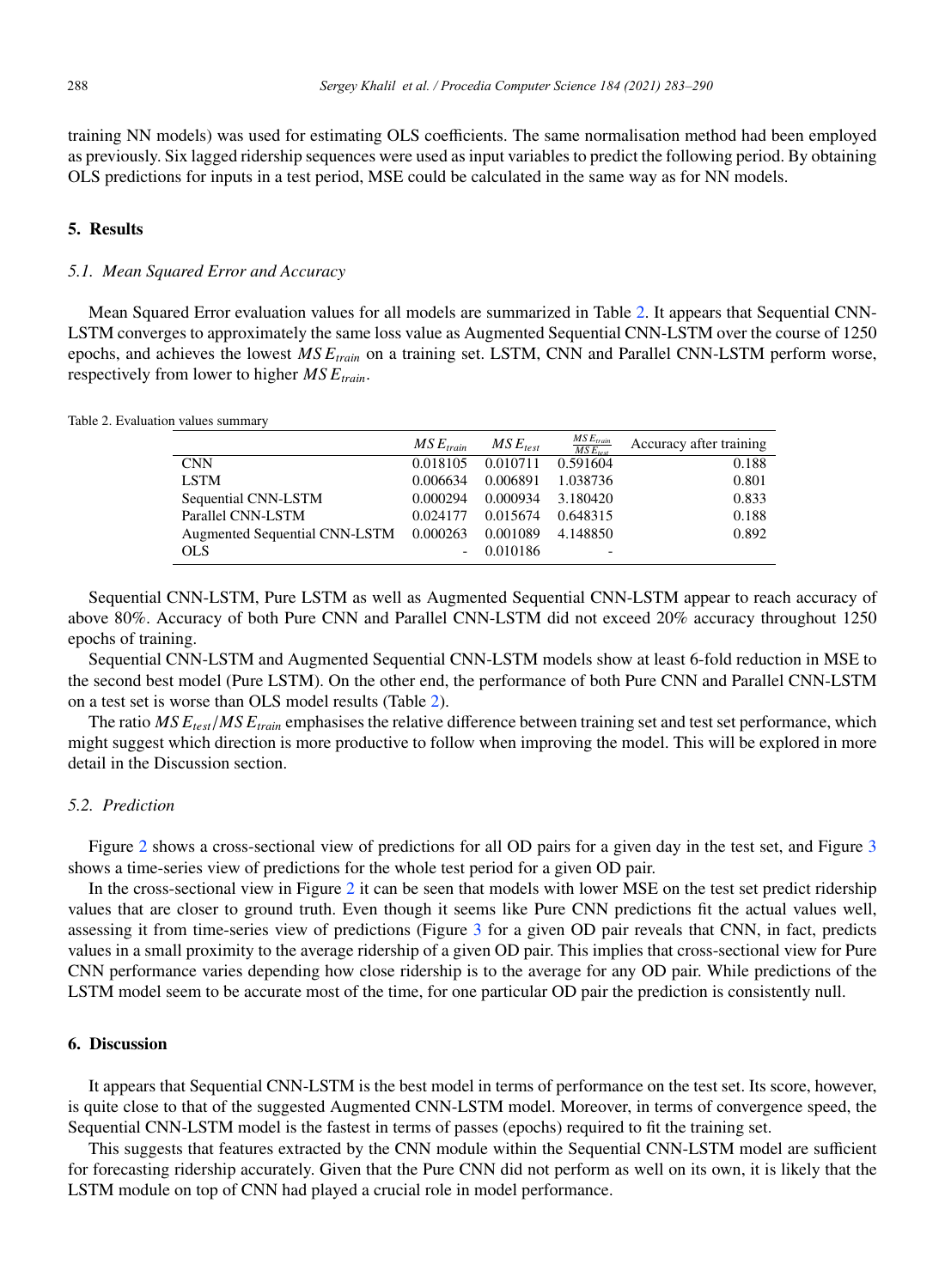

Fig. 2. Prediction for 2019-06-27 (cross-section view)



Fig. 3. Prediction for 1012A:1131X OD pair, whole test period (time-series view)

While Augmented CNN-LSTM had achieved similar results to its Sequential counterpart, additional raw input does not seem to result in lower MSE. Also, in case the input sequence was larger (e.g. the past 14 days worth of data, or if the time-frame was 10 minutes instead of 1 day), then the concatenated input would require a much larger LSTM layer to be trained, which does not scale linearly in terms of compute time. That said, it appears the augmentation method itself works, and potentially could be utilised to insert exogenous variables or metadata about a given example into the model (e.g. weather data, features of a given example etc.).

Ratios between training and test loss shows that models with better performance have seen a relatively larger ratio of *MS Etest*/*MS Etrain* than poorer performing models. Ratio of lower than one implies that Pure CNN and Parallel CNN-LSTM are not able to fit the training well and could potentially be improved by increasing model complexity and/or further hyper-parameter tuning.

Models with exceptional performance, in contrast, seem to over-fit the training set, since  $MSE_{test}$  is 3 to 4 times higher than *MS Etrain* for Sequential and Augmented CNN-LSTM models respectively. This could be potentially mitigated by including Batch Normalisation for instance in the model, or a technique called "Early Stopping", where performance on a validation set is checked after every epoch and in case of stagnation for a specified number of epochs (or in case the loss on validation set goes up), then training is stopped and the model is prevented from over-fitting the training set.

Interestingly, Parallel CNN-LSTM did not perform as well as expected from the findings of Ma et al. [11]. Its performance had been closer to that of Pure CNN. Given that the output layer is a simple Fully Connected layer with 59 neurons, it appears that the fact that there are almost twice the amount of features coming from the CNN part than